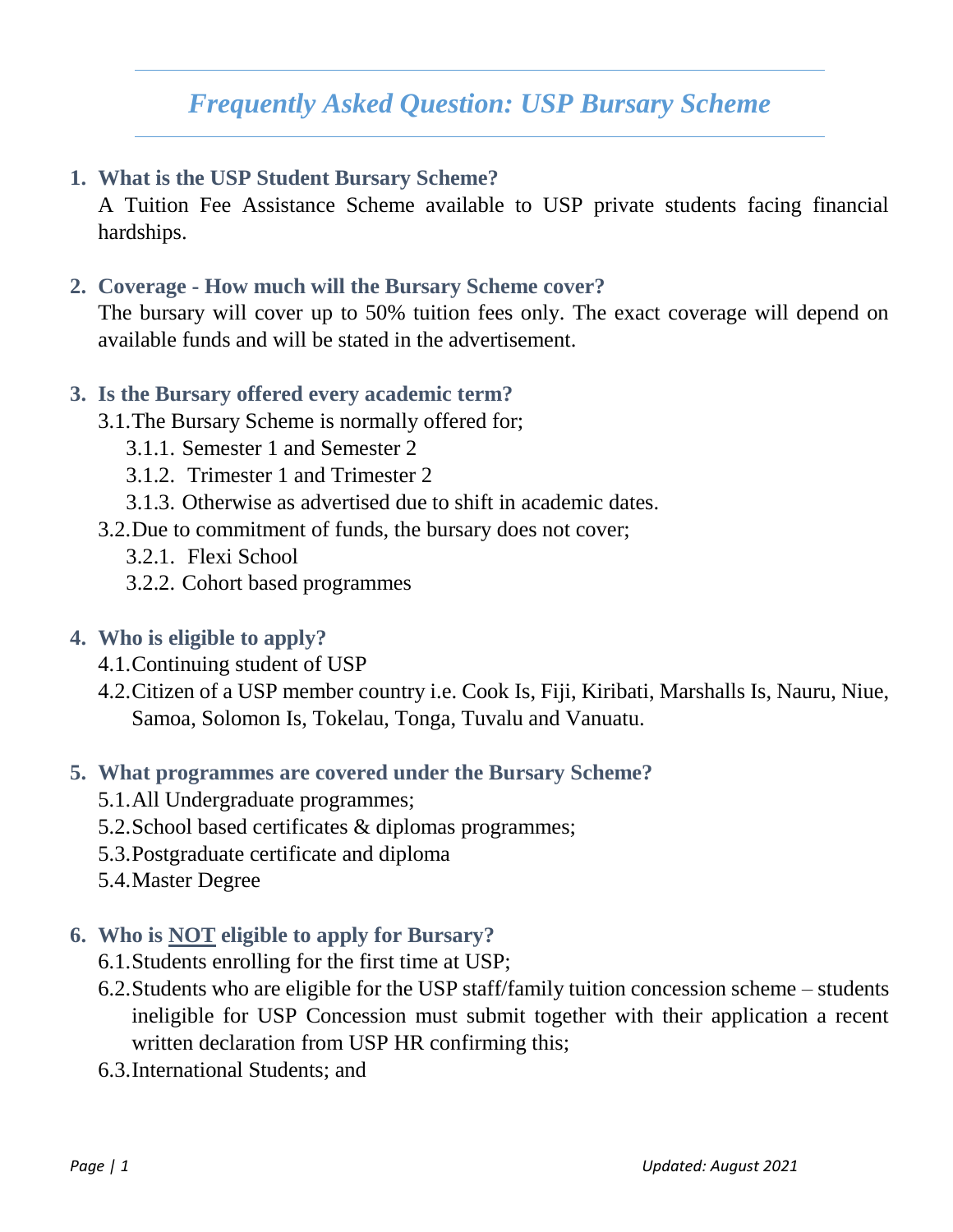6.4.Fiji undergraduate students who are eligible for TSLB Schemes (TELS, NTS etc.), whether they have applied or not. *Note*: Fiji students ineligible for any TSLB scheme must submit together with their application a recent written declaration from TSLB confirming this.

# **7. What programmes are NOT covered under the bursary scheme?**

- 7.1.All self-funding programmes offered by the Pacific TAFE;
- 7.2.All self-funding programmes offered by the Graduate School of Business;
- 7.3.Professional Diploma in Legal Practice;
- 7.4.Professional Diploma in Legal Drafting;
- 7.5.Doctor of Philosophy and Directed Research Project; and
- 7.6.Unclassified or Qualifying studies

# **8. What are the Specific Criteria for the bursary scheme?**

- 8.1.Parents combine income is not more than FJD 25,000 per year if financially supported by parents;
- 8.2.Personal total income is not more than FJD 25,000 per year if self-funded
- 8.3.Have a GPA of 2.5 and above in the past semester/trimester of studies;
- 8.4.For Research Students, a recent progress report endorsed by the Faculty Research Committee must be submitted with your application;
- 8.5.Not a recipient of any other Scholarship or financial assistance scheme at the time of application; and
- 8.6.Any other criteria may be decided from time to time and will be part of the advertisement.

# **9. What documents are compulsory to submit when applying for Student Bursary Scheme?**

- 9.1.Parent's latest Pay slip if financially supported by parents;
- 9.2.Spouse's or your own pay slip (for self-funding students or partially funded);
- 9.3.TIN Letter (Fijian students only);
- 9.4.Marriage Certificate if married;
- 9.5.Children's birth certificate (if you have children);
- 9.6.If divorced or widowed with children, then official documents to confirm this; and
- 9.7.Parents' death certificate if parent(s) are deceased and was the financier of your studies.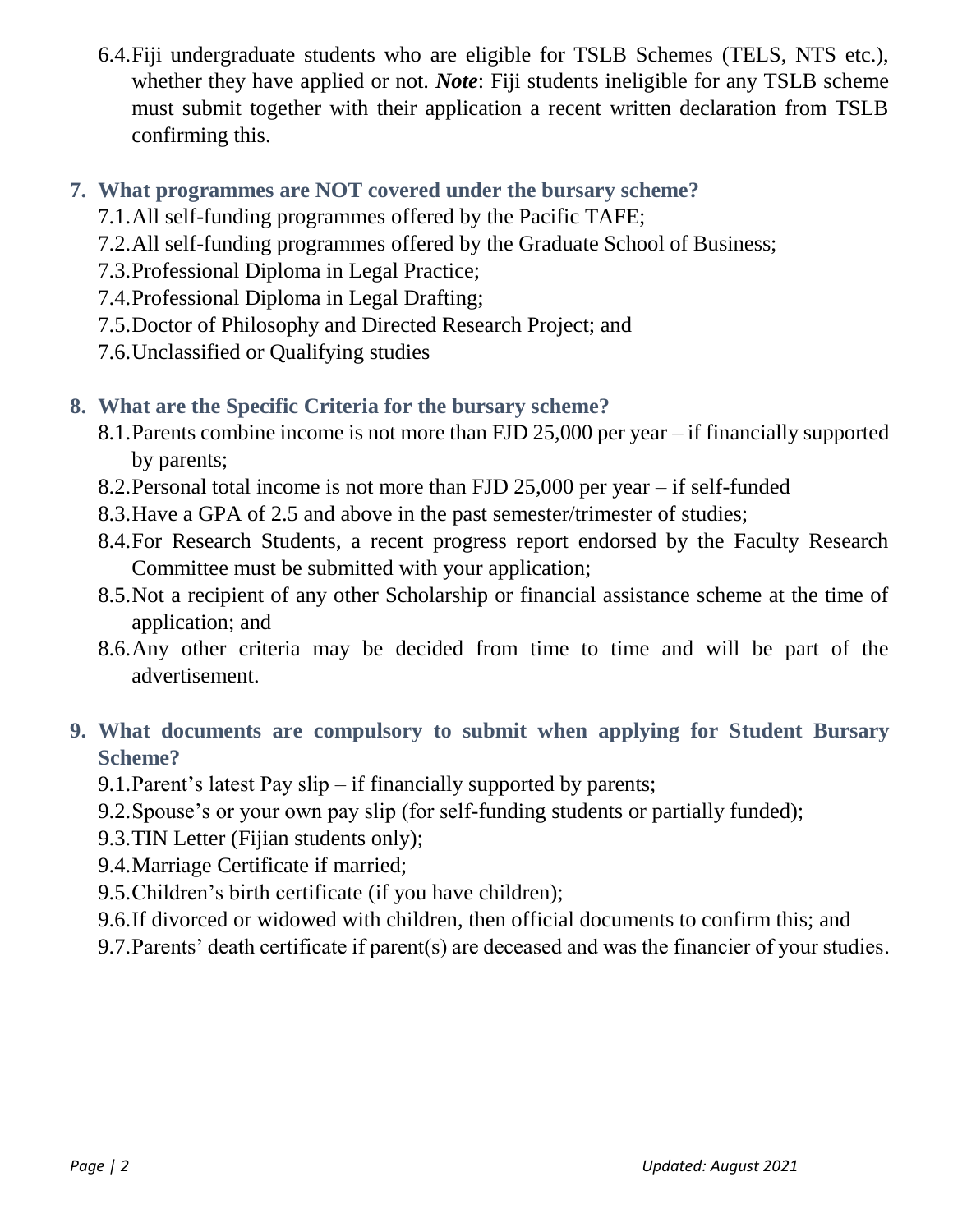# **10.What happens if I receive an income but without a pay slip e.g. commercial farmers or run our own business?**

- 10.1. In such case, applicants must submit a recent Statutory Declaration (SD) to state the annual value of income. The SD shall be made before;
	- 10.1.1. the Chief Registrar, Deputy or Assistant Registrar of the Supreme Court;
	- 10.1.2. a magistrate;
	- 10.1.3. the Registrar-General or any Assistant Registrar-General;
	- 10.1.4. a notary public or Commissioner for Oaths;
	- 10.1.5. a Registrar of Magistrates' Courts;
	- 10.1.6. a barrister or solicitor;
	- 10.1.7. a Justice of the peace; or
	- 10.1.8. a district officer with an official stamp.
- 10.2. It is a Criminal Offence to lie in a statutory declaration; and
- 10.3. Any declaration made before any other persons listed in 9.1.1-9.1.8 above will be treated as unsubstantiated documents and will not be considered.

### **11.By when should I expect a decision on my bursary application?**

You are to expect a decision at least 6 weeks after the close of application. The decision will be communicated to you through your student email account.

#### **12.Will the bursary cover repeated courses?**

The Bursary does not cover repeated courses whether this was previously sponsored or not.

- **13.Can the bursary scheme sponsor both me and my siblings or parents if we are studying in the same semester?**
	- 13.1. The Bursary scheme will cover only one student per family between either parents or siblings or between siblings. Usually, the applicant with the best GPA will be considered.
- **14.If I have paid my fees and my bursary application is successful, what will happen?**
	- 14.1. In such cases, USP will refund you the equivalence of tuition fees paid by the bursary scheme.
- **15.How is the refund processed? Refund of tuition fees will be made to the source, i.e.** 
	- 15.1. Payment made from Superannuation funds will be refunded to source e.g., Fiji National Provident Fund etc.
	- 15.2. Payment made in cash shall be refunded through a designated bank account detail nominated by applicants.